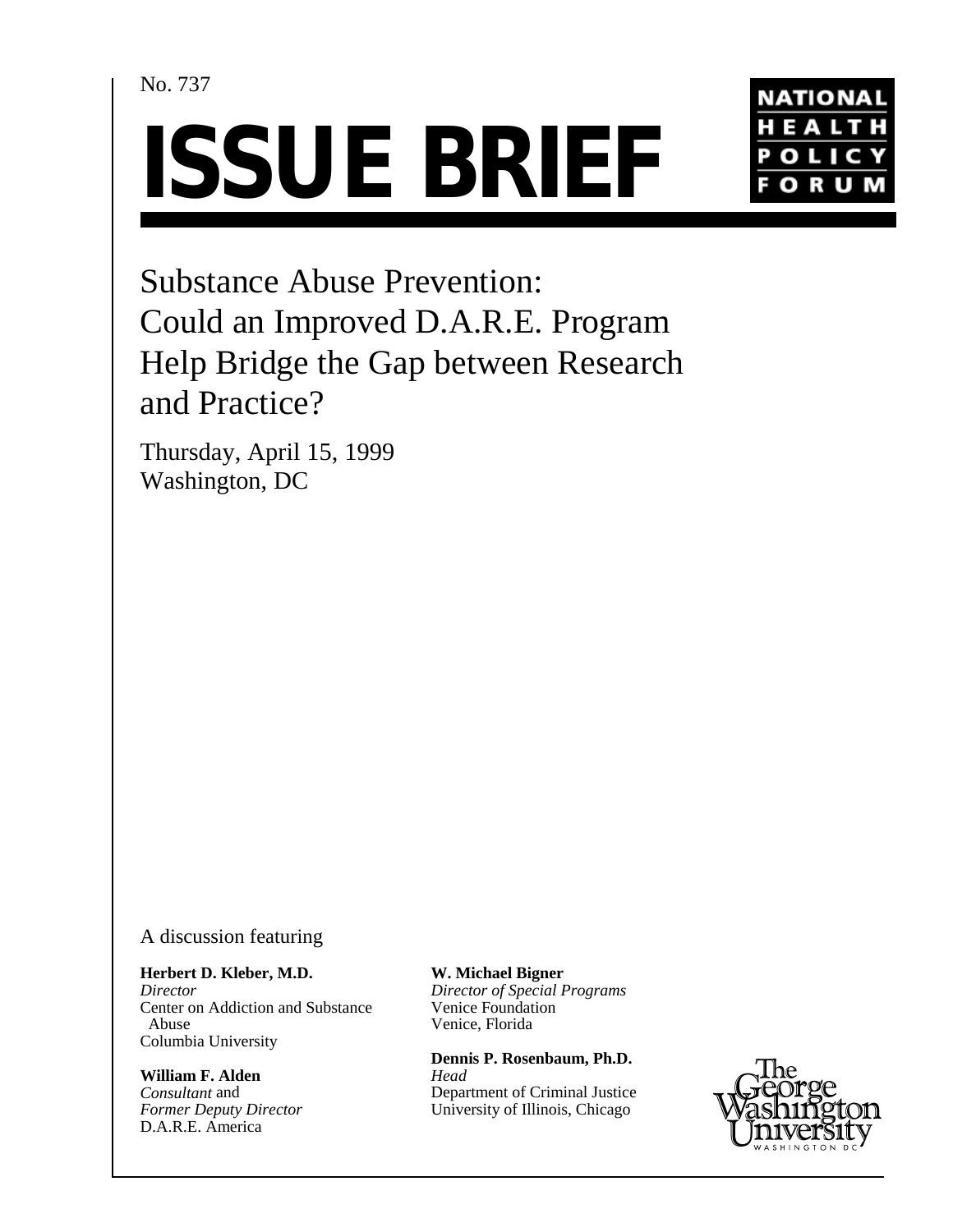# Substance Abuse Prevention

Abuse of alcohol, tobacco, and other drugs is costing the nation more than \$300 billion a year. After years of attention to this problem, national and statewide substance abuse prevention programs are renewing their focus on adolescents. Spurring this renewal are both evidence that many adults who are dependent on those substances began using them as teenagers<sup>1</sup> and reports by middle and high school students that alcohol, tobacco, and other drugs are their biggest concern.<sup>2</sup> In addition, despite the uneven track record of many prevention efforts, prevention researchers and federal and state officials say they have had success with programs in model settings and now know better how to protect children from alcohol, tobacco, and other drugs.

Although the success of these model programs is good news, interviews with federal and state officials and with some of the best-known researchers reveal difficulties with bringing research findings to the field. Among the barriers, they cite turf battles between the federal agencies that support research and those that support community prevention efforts and between state and local education departments and those in charge of public health. And researchers note that, because of spotty and inconsistent implementation, successful dissemination of promising strategies may not be enough to improve the quality of prevention programs.

Somewhat unexpectedly, a solution is being sought in drug abuse resistance education, or D.A.R.E., the popular school-based prevention program that has been criticized as ineffective in recent, widely reported studies. The most recent surge in adolescent drug use in the 1990s had led researchers and policymakers to turn a critical eye on D.A.R.E., and researchers released influential studies that questioned the program's effectiveness. The authors of a 1998 report concluded, for example, that "students who participated in D.A.R.E. were no different from students in the control group with regard to their recent and lifetime use of drugs and alcohol."3

Despite its apparent flaws, the D.A.R.E. program has strengths that are cited by both policymakers and members of the research community. Designed to address violence, as well as alcohol, tobacco, and other drug use, the program is administered in 75 percent of the nation's school districts. In 1996, 25 million children—most of them in elementary schools—were taught some aspect of the program by local police officers in communities throughout the United States.4

The authors of a 1994 study note that not only is the D.A.R.E. program popular, it also "is distinguished by the fidelity and consistency with which its curricula are administered."5 These are qualities that have eluded many other efforts to implement prevention programs.<sup>6</sup>

In 1997, at the urging of members of D.A.R.E.'s scientific advisory committee, Congress directed the Department of Justice to hold a series of meetings between prevention researchers and D.A.R.E. officials to discuss how to make the program more effective. In October 1998, after meeting twice, D.A.R.E. officials and prevention researchers overcame their mutual distrust, according to observers, and agreed to work together and with representatives of the foundation community to design a two-phase study that would evaluate D.A.R.E.'s middle-school curriculum and include researchers in the planned revision of the program's core elementary school curriculum. The proposed longitudinal, random-assignment study of the middle-school program would use the D.A.R.E. delivery system to test two or three promising prevention strategies, in addition to the D.A.R.E. curriculum. The study would also experiment with using teachers rather than police officers to deliver the D.A.R.E. program in the middle-school setting.<sup>7</sup> Given the tremendous challenges that face federal, state, and local efforts to implement science-based prevention programs, as well

# **ISSUE BRIEF**/No. 737

**Analyst/Writer** Coimbra Sirica, *Consultant*

**National Health Policy Forum** 2021 K Street, NW, Suite 800 Washington, DC 20052 202/872-1390 202/862-9837 (fax) nhpf@gwu.edu (e-mail) www.nhpf.org (Web site)

**Judith Miller Jones,** Director **Karen Matherlee,** Co-Director **Sandra M. Foote,** Co-Director **Michele Black,** Publications Director

**NHPF** is a nonpartisan education and information exchange for federal health policymakers.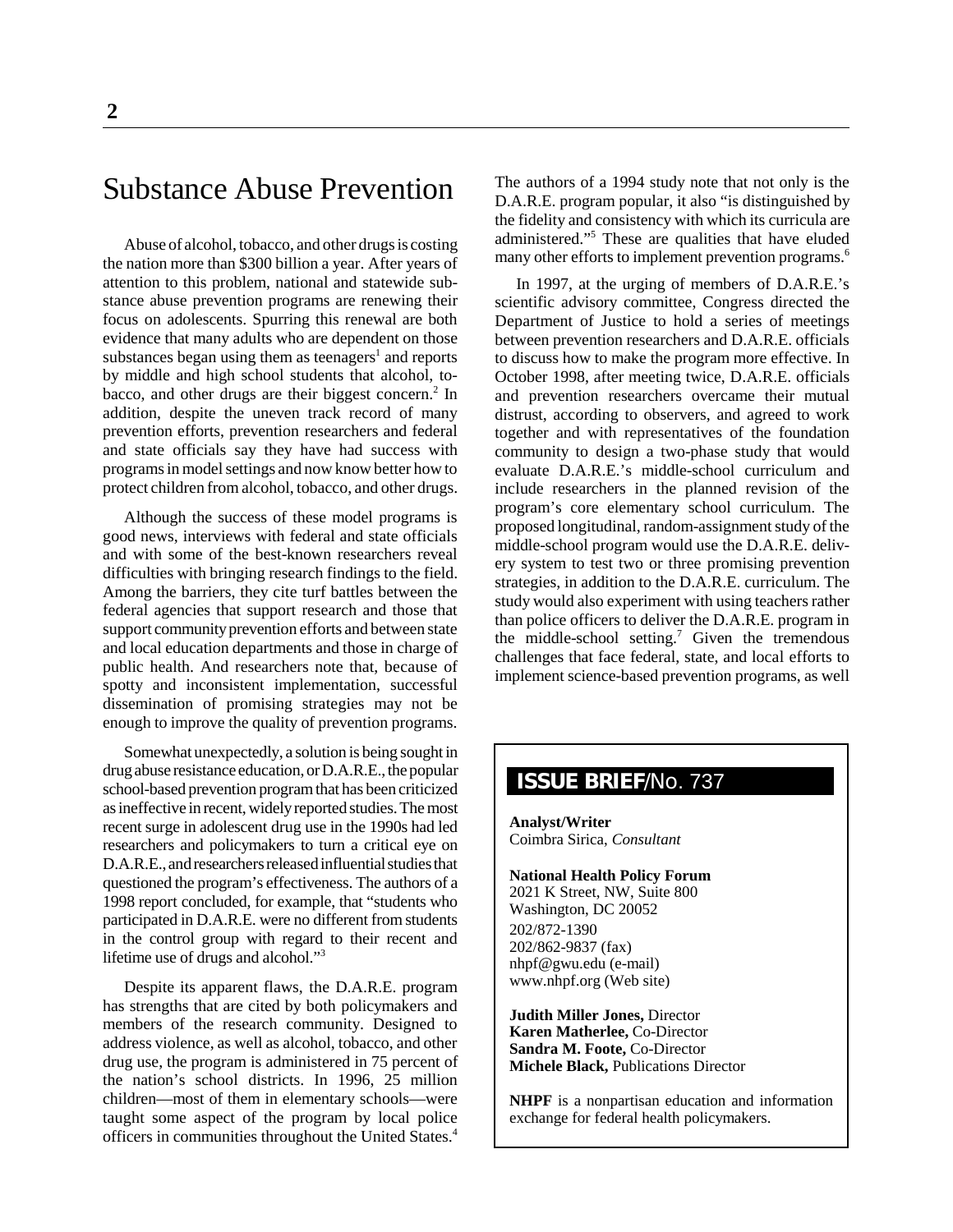as a history of strained relations between several key researchers and D.A.R.E. officials, the agreement is being called a dramatic breakthrough.

Improving the D.A.R.E. program has important implications for the nation's schools because the U.S. Department of Education (DOE) issued a directive, effective July 1, 1998, that within two years school districts must show evidence of using programs "that have demonstrated that they can be effective in preventing or reducing drug use, violence, or disruptive behavior."8 This is the first time school districts have been asked to provide evidence that their prevention programs work. Schools that do not comply risk losing funds distributed under the Safe and Drug-Free Schools and Communities Act, which was originally enacted in 1987 to strengthen the country's efforts to prevent the use of alcohol, tobacco, and other drugs among adolescents.

This Forum session will briefly review the problem of adolescent substance abuse, as well as provide a discussion of the barriers that prevent promising prevention research from becoming widely adopted. More specifically, it will focus on the D.A.R.E. program and on efforts to correct its reported flaws.

## **BACKGROUND**

The investigators of the 1998 Monitoring the Future Study of American secondary school reported in December that adolescents are increasingly disapproving of drug and alcohol use, a key indicator because attitudes have been shown to be predictive of use. The researchers also noted a "very modest" downturn in illicit drug use among adolescents, after six years of regular increases. But Lloyd D. Johnston, Ph.D., the principal investigator of the study and a research scientist at the University of Michigan Institute of Social Research, which conducts the study annually for the National Institute for Drug Abuse (NIDA), warns that a downward trend in the use of substances should not lull the country into thinking the problem of substance abuse has been addressed.

"These epidemics come and go, but you have to take the long view," Johnston says.

The country must begin to institutionalize prevention in the schools and in education, and to motivate the parents and use the media. Otherwise you will have another generation passing under the bridge and not being exposed to the information they need to stay away from these substances.<sup>9</sup>

There seems to be an almost universal recognition that American children and adolescents are at risk for substance abuse. In a national survey released in 1997, the public overwhelmingly identified drugs as the major health care problem afflicting the nation's children.<sup>10</sup> In February, when Vice President Gore released the administration's 1999 National Drug Control Strategy, he said the administration's "number one priority" is prevention. "That is why the first goal of the Strategy is to educate and enable kids to reject drugs," Gore said. Reducing substance abuse among adolescents by 50 percent is the first of five goals that the White House Office of National Drug Control Policy (ONDCP) has asked federal agencies to reach by the year 2007, an objective that includes the dissemination of effective prevention research programs nationwide. $<sup>11</sup>$ </sup>

According to the 1998 national survey results from the Monitoring the Future Study of American secondary school students, 29 percent of eighth graders said they had tried an illicit drug, as had 49 percent of 10th graders and 54.1 percent of 12th graders. One-third of all high school seniors reported being drunk at least one time in the two weeks that preceded the survey. The survey also reported that nearly two-thirds of 12th graders said they had smoked cigarettes before, and 22.4 percent said they were daily users, as were 15.8 percent of 10th graders and 8.8 percent of 8th graders.

The job of developing and coordinating the nation's response to adolescents' high rate of drug, tobacco, and alcohol use falls to the ONDCP, which Congress created in 1988. Congress recently approved a five-year budget for all the agencies responsible for reducing illegal drug use, alcohol consumption, and tobacco use among adolescents. ONDCP officials point to their ability to decertify agency budgets and to the long-term budget and its accompanying "performance measures of effectiveness" as powerful tools for bringing about more cooperation among federal agencies.

For fiscal year (FY) 1999, Congress authorized almost \$18 billion for drug control spending, an increase of more than \$1.8 billion over the 1998 appropriation. Funding for prevention and treatment activities, including research, increased from \$3 billion in 1990 to almost \$6 billion in 1999. Approximately \$2.5 billion was earmarked for prevention in 1999, almost \$300 million more than in 1998. There are 18 agencies and bureaus and divisions within agencies that receive funding for activities related to prevention of substance abuse among adolescents. Under the Department of Health and Human Services, the Substance Abuse and Mental Health Administration (SAMHSA) and the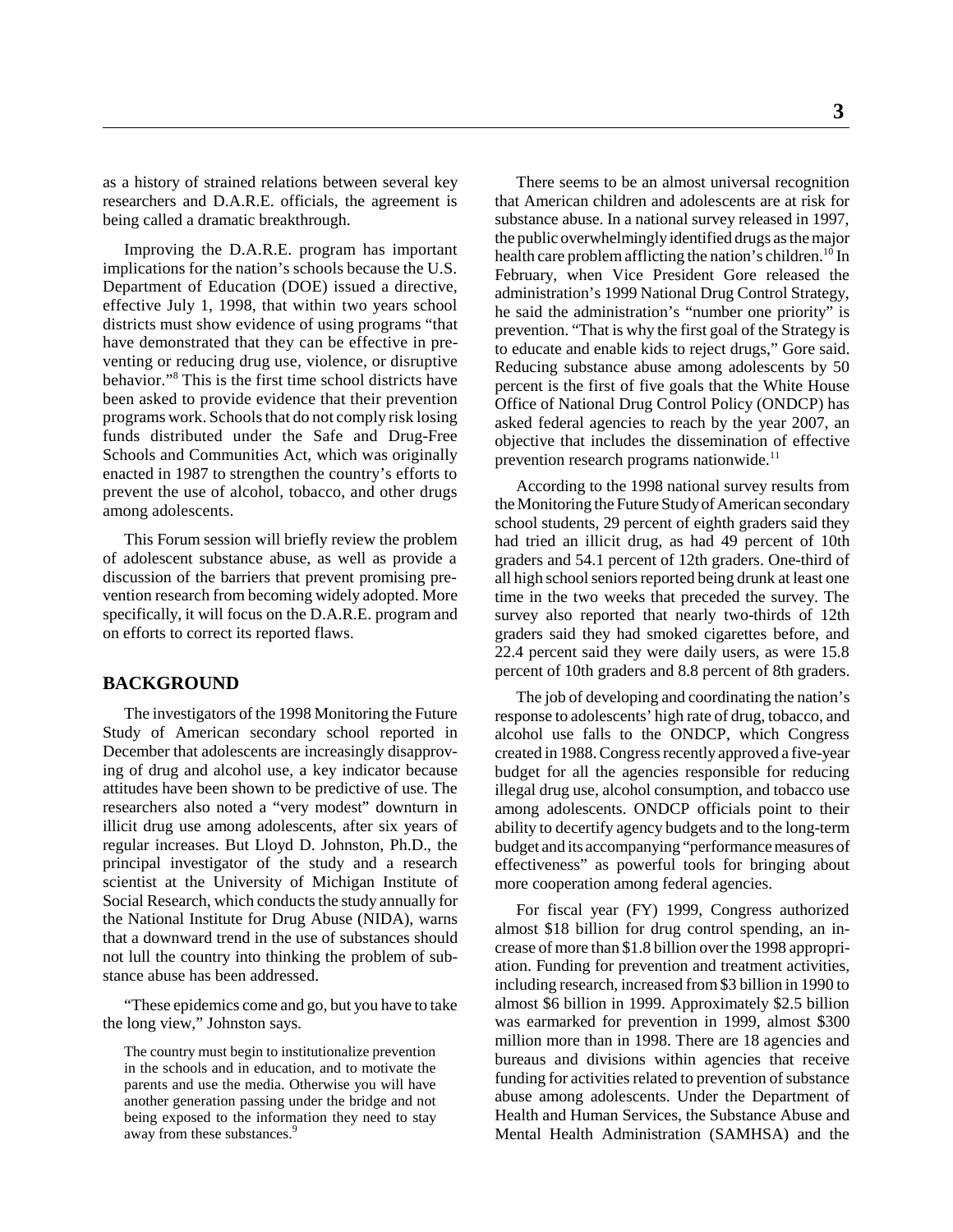National Institutes of Health (NIH) will together receive about \$730 million for prevention in 1999, including \$310 million for research; the DOE will receive \$590 million for its Safe and Drug-Free Schools and Communities (SDFSC) program. Included in the ONDCP's budget for this year is almost \$200 million for the second year of a national antidrug advertising campaign whose impact is still being measured. The administration is requesting a modest increase in prevention funds in its budget request for FY 2000.

Congress channels almost all federal prevention funds for research into the National Institute for Drug Abuse, which accounts for about 85 percent of the research funds spent worldwide on the impact of drugs and addiction.12 In the May/June 1997 issue of *NIDA Notes*, NIDA director Alan I. Leshner wrote that researchers have made "great strides in developing both the knowledge and the tools that can stem the tide of drug abuse and curb its devastating effects on our Nation's young people." Researchers have found, for example, that a number of factors put children at risk for substance abuse, while other factors protect them. Among the protective factors are strong bonding with community, school, and family; good parental supervision; and friends who have values that help them avoid illegal substances. Among the factors that put children at risk are "chaotic family environments, ineffective parenting, poor academic performance, and deviant peer influences."<sup>13</sup>

Prevention researchers now have a growing body of work that indicates children can be protected from substance abuse. Promising prevention research currently focuses on two areas: The first, or psychosocial, approach targets school-based prevention programs, provides drug resistance skills, training in solving problems and making decisions, and changes in the attitudes and norms that encourage drug use. The second approach delivers comprehensive prevention programs in multiple settings—family, community, and schools.<sup>14</sup>

Barriers remain, however, in the effort to translate knowledge into programs at the national, state, and local levels. In the past, federal prevention funds for both schools and communities have encouraged experimentation with no set goals for outcome or evaluation. Promising research programs have been poorly marketed. And, even when school districts have adopted proven strategies, "inconsistent or incomplete delivery of the prevention curriculum is one of the main reasons why even those approaches that have proven effective under test conditions may not show positive results when implemented elsewhere," concluded the authors of "School-Based Drug Prevention Programs: A Longitudinal Study in Selected School Districts," the report of a study conducted by the Research Triangle Institute.15 Their findings seem to provide the context for the interest in improving the D.A.R.E. program. While it has been found lacking in key areas, D.A.R.E. is seen as offering at least two of the elements identified as important for the success of prevention strategies—a comprehensive training program and a system characterized by consistency and stability.

#### **School-Based Prevention and D.A.R.E.**

D.A.R.E. was started in 1983 by the Los Angeles Police Department (LAPD), in cooperation with the city's school district. News of the program spread so quickly throughout U.S. communities that the LAPD was soon overwhelmed with requests for information and training. By 1985, a private foundation, D.A.R.E. America, had been set up to train police officers and to raise funds for the five regional training centers that were eventually established across the country. D.A.R.E. also offers a program for seventh graders and another one for ninth graders, but its most popular offering has been its program of 17 one-hour sessions for elementary school students. D.A.R.E. officials estimate that their middle-school program has been adopted in only about 25 percent of the communities that administer the elementary school curriculum.

Unlike most other prevention programs, D.A.R.E. has several sources of funds. This makes D.A.R.E. attractive to school districts, but the program is also popular because it enjoys a great deal of support in local communities, according to the 1994 Research Triangle Institute study.<sup>16</sup> The program receives \$1.7 million directly from the U.S. Department of Justice Bureau of Justice Assistance, which covers the cost of D.A.R.E.'s five regional training centers; \$15 million a year from corporate sponsors; and \$215 million in indirect benefits from the salaries that communities pay the thousands of police officers who take part in the program. D.A.R.E. officials say it is unclear how much federal money supports their programs. The authors of the 1994 study note, however, that the SDFSC program plays a major role in funding D.A.R.E., although not as great a role as it plays in funding other prevention programs. In addition to receiving SDFSC funds at the local level, D.A.R.E. also benefits from a clause in the DOE legislation that now requires governors to spend about \$12 million—10 percent of their cut of the \$600 million in SDFSC funds—on prevention efforts sponsored by law enforcement entities. Until 1994, those funds were specifically earmarked for D.A.R.E., but the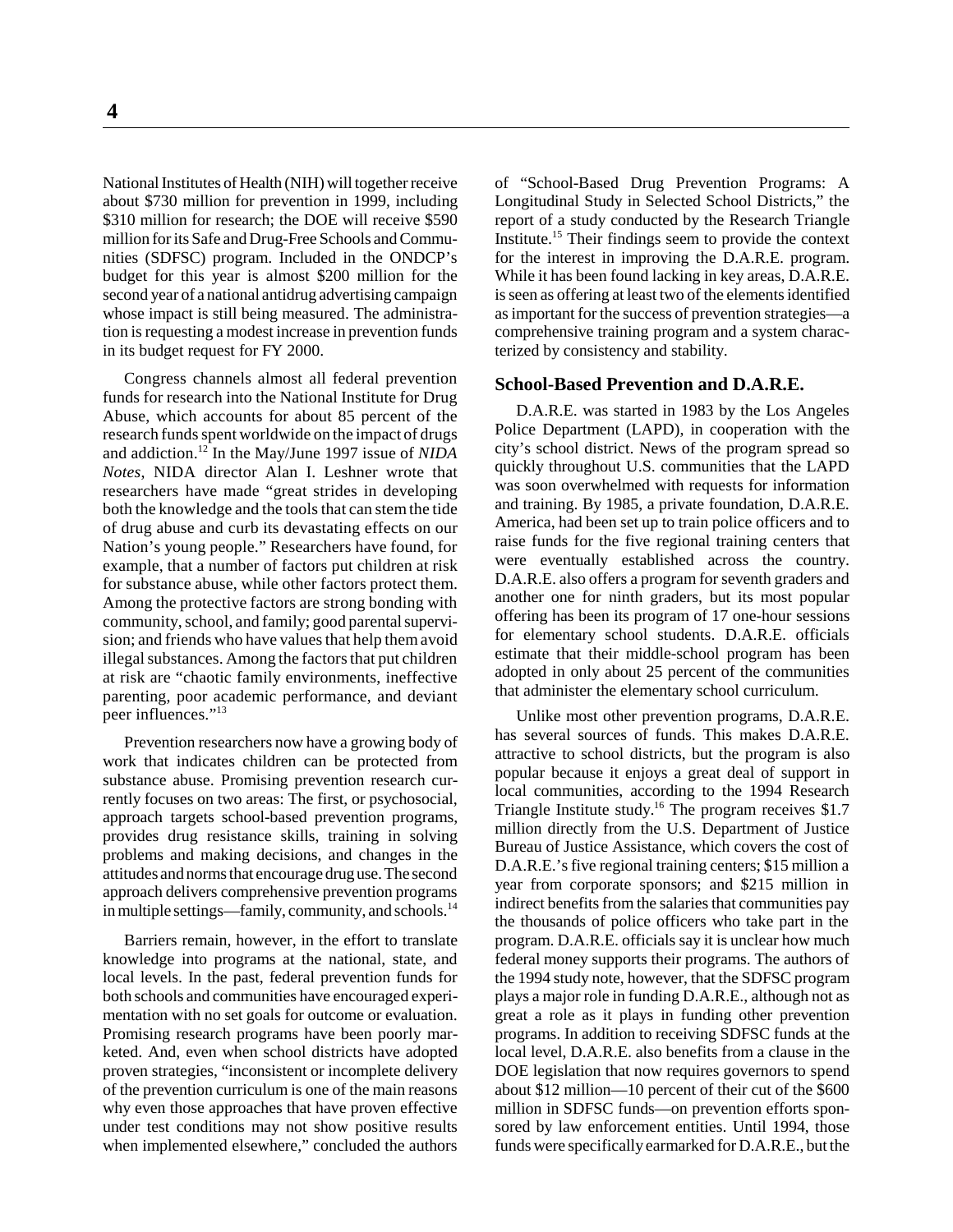legislation was changed to give states more options. "We thought that was fair because most of the law enforcement prevention efforts are sponsored by D.A.R.E.," says Scott Green, a lobbyist who represents D.A.R.E. and other nonprofit clients in their dealings with Congress.

At the national level, all D.A.R.E. operations are supervised by D.A.R.E. America, a nonprofit organization located in Los Angeles that monitors and promotes the program. There are also state and regional organizations, including the Regional Training Center (RTC) Advisory Board that oversee state-level training and make sure that the curriculum is being faithfully taught at the local level. Modifications to the D.A.R.E. curricula are made with the guidance of education specialists, staff from the Los Angeles United School District, and a scientific advisory committee.

D.A.R.E.'s presence in 75 percent of the nation's 15,000 school districts seems to add urgency to the efforts to give the program scientific validity. Because of new federal regulations that will be in place in 2000, school districts will not be able to use federal funds to pay for D.A.R.E. unless they provide science-based evidence that the program is effective.

## **Study of School-Based Prevention**

Of the almost \$600 million in federal funds distributed under the Safe and Drug-Free Schools and Communities Act, approximately \$450 million goes directly to the nation's schools. Each school district receives an average of \$8.50 per student from the federal government for prevention activities, according to William Modzeleski, director of the SDFSC program.

In "School-Based Drug Prevention Programs: A Longitudinal Study in Selected School Districts," researchers found that few schools used their prevention funds to pay for proven programs and that program delivery was "variable and inconsistent, even within schools." The results of the study encouraged the DOE to issue the July 1998 ruling that gave the states two years to demonstrate that every school district has adopted an effective prevention strategy, as well as a proven method for evaluating the success of that strategy.

"Teachers simply did not have enough time, support, training, or motivation to provide all the instruction or other services and activities that they had planned to provide," concluded the authors of the study. They noted the importance of considering "larger social influences" in designing prevention efforts and that addressing those influences might require integrating the efforts of school and community.

The following were among the findings the authors noted in a summary of their report:

- Some drug prevention programs improved student outcomes, but effects were small.
- Few schools employed program approaches that have been found effective in previous research.
- Student outcomes were better in schools that had stable programs that offered extra components, such as student support services.
- Fewer than half the school districts surveyed used formal evaluations to help them decide how to choose or alter their prevention programs.
- **Programs were delivered without consistency in** terms of amount and content, even within schools.

"The report validated on a research basis everything that we thought was occurring," says Modzeleski. "Lots of schools are doing a lot of things that are untested, in a hurried time frame, and without proper training. And the results are what is to be expected. No reductions in alcohol and drug use."<sup>17</sup>

#### **FOCUS ON DOE ACTIVITIES**

Although it now requires a solid scientific foundation for the prevention services it funds, the DOE must continue to allow school districts to determine what programs best suit their needs. "But money gets frittered away," says Modzeleski. "Without telling schools what to do, we have to push for more accountability." In early June 1998, the DOE held a meeting for 400 state prevention officials sent to study the new guidelines. They were taught that school programs must include at least the following: a scientifically proven curriculum, professional development, training, peer counseling, and student assistance programs.

According to a number of prevention researchers, the current message from the DOE is radically different from the approach that once encouraged schools and communities to experiment with different methods, demanding no proof that those methods were effective or based on scientific principles.

"Without support from above, science-based programs rarely get adopted," says William B. Hansen, Ph.D., a prevention researcher and president of Tanglewood Research, Inc., in Clemmons, North Carolina.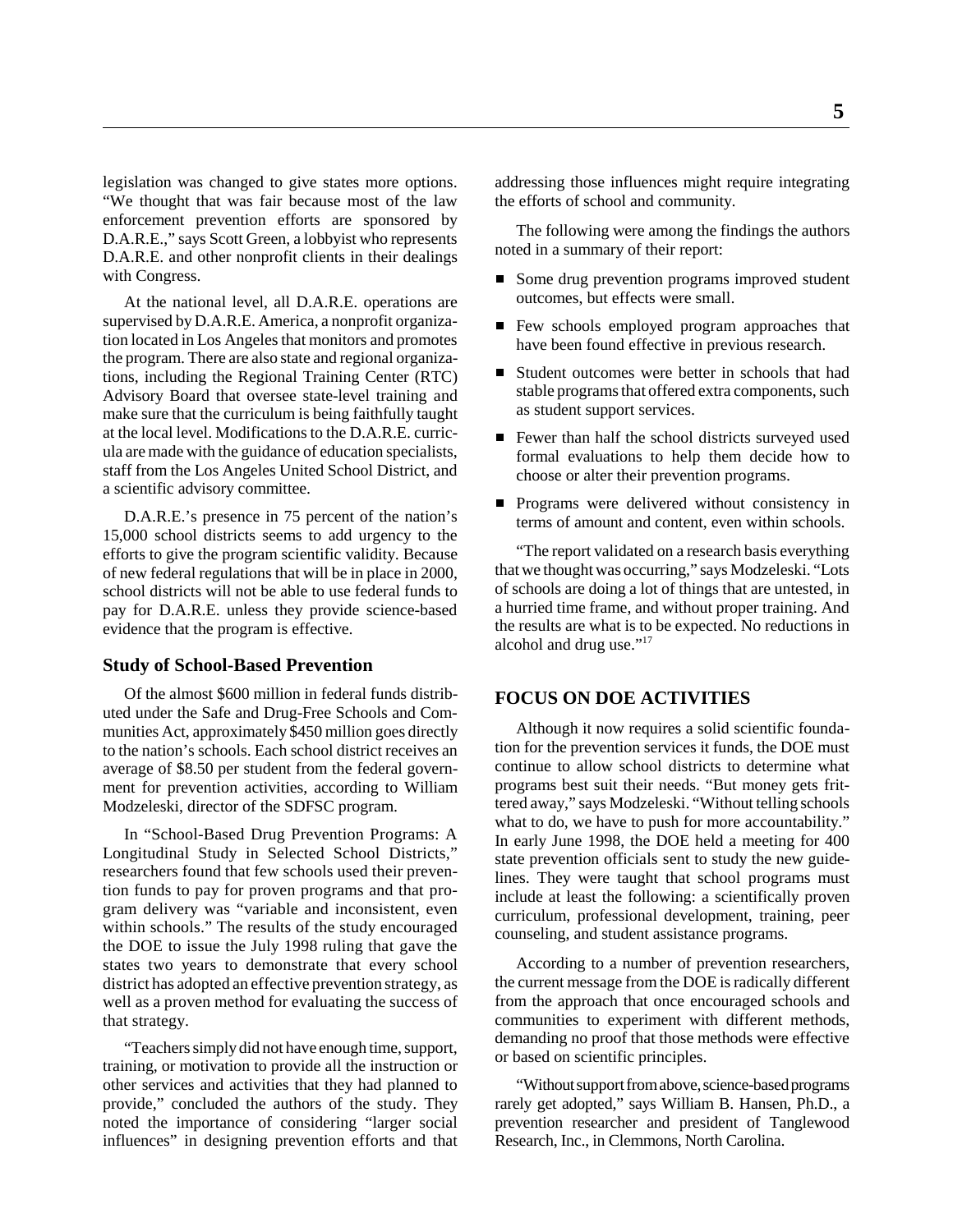Now local school districts are being asked to do needs assessments, and their funding is going to be tied to demonstrating that something works. This is something school districts fully comprehend. . . . But it is a radical change and make a take a while to sink in.<sup>18</sup>

To help communities choose appropriate researchbased prevention programs, the DOE had requested \$50 million to support 1,300 prevention coordinators, each of whom would be responsible for five middle schools. But Congress funded only \$35 million of the amount requested for 1999. Without proper guidance, Modzeleski says, schools may have a hard time picking a program that is based on solid scientific principles. He notes that the president's budget for 2000 includes a request for another \$15 million in funding for the coordinators.

The DOE is taking part in meetings to plan improvements to the D.A.R.E. program, but Modzeleski says that, under the new DOE regulations, school districts will be able to pay for D.A.R.E. materials with funds from the SDFSC program only if they are willing to collect data to show that the program is achieving measurable results in their schools.

D.A.R.E.'s supporters from around the country have written to the DOE, many of them arguing that they "feel" that the program is effective. But "the feeling that it works" is no longer enough, says Modzeleski. "You have to conduct an evaluation."

#### **D.A.R.E. Assessments**

The D.A.R.E. program had first come under broad scrutiny following a 1994 study commissioned by the Department of Justice. Based on a review of eight evaluations of D.A.R.E.'s core curriculum, which is given to elementary school children, the authors questioned the effectiveness of the program. Some research had shown improvements in attitudes against drugs among children exposed to D.A.R.E. Such an effect was shown to be short-lived, however, and had dissipated by the end of a long-term study published in 1998. In "Assessing the Effects of School-Based Drug Education: A Six-Year Multilevel Analysis of Project D.A.R.E.," Dennis P. Rosenbaum, Ph.D., professor and head of the Criminal Justice Department at the University of Illinois, Chicago, followed students for six years after they had been through the D.A.R.E. program. He concluded that the program had relatively little impact on the drug use of adolescents who had been exposed to D.A.R.E. in elementary schools in rural, urban, and suburban settings. Of particular concern was the finding that among the suburban students who took part in the program there were "small, but significant increases in drug use."<sup>19</sup>

"My research kind of overturned the applecart," says Rosenbaum, whose findings were widely disseminated through the media in the spring of 1998. In his study, Rosenbaum concludes that "parents, educators, and police officers have confused program popularity with program effectiveness."

The academic community's criticism of D.A.R.E. in recent years had led to bitter feelings on both sides, according to Herbert D. Kleber, M.D., chairman of D.A.R.E.'s scientific advisory committee and medical director of the Center on Addiction and Substance Abuse at Columbia University (CASA). During the last year, however, in meetings attended by representatives of private foundations and federal agencies, D.A.R.E. officials and prevention researchers have agreed to jointly design a study whose goal is to identify ways of improving the program's middle-school curriculum and, perhaps, its delivery system. The Robert Wood Johnson Foundation has begun negotiations with D.A.R.E. America to discuss funding the proposed study, according to foundation staff.

"This is a major paradigm shift—a major rapprochement between D.A.R.E. and the scientific community," says Richard Clayton, Ph.D., a prevention researcher and professor of sociology at the University of Kentucky.

They (D.A.R.E.) have the infrastructure, but no effective programs. We, the researchers, have proven, effective programs, but we don't know if they will work under real world conditions. This is a nice marriage. If we can bring into this process the best prevention science has to offer, we can make prevention accountable to the entire country.<sup>20</sup>

The proposed study would test at least three middle-school curricula, including the one D.A.R.E. currently uses, and would also compare the effectiveness of three ways of delivering the programs—using police officers alone, teachers alone, and a combination of the two. A selection of middle schools whose officials have agreed to delay implementing prevention programs will serve as the control group. The first challenge will be to choose the proven programs that will be studied along with the D.A.R.E. curriculum, according to Clayton, who wrote the grant that the Robert Wood Johnson Foundation has approved, pending successful negotiations with D.A.R.E. "We know we will propose more than one program because there is still not enough agreement as to which is the most effective program," Clayton says.

To maintain the objectivity of the process, the design of the study will be discussed further in meetings convened under the auspices of a foundation or other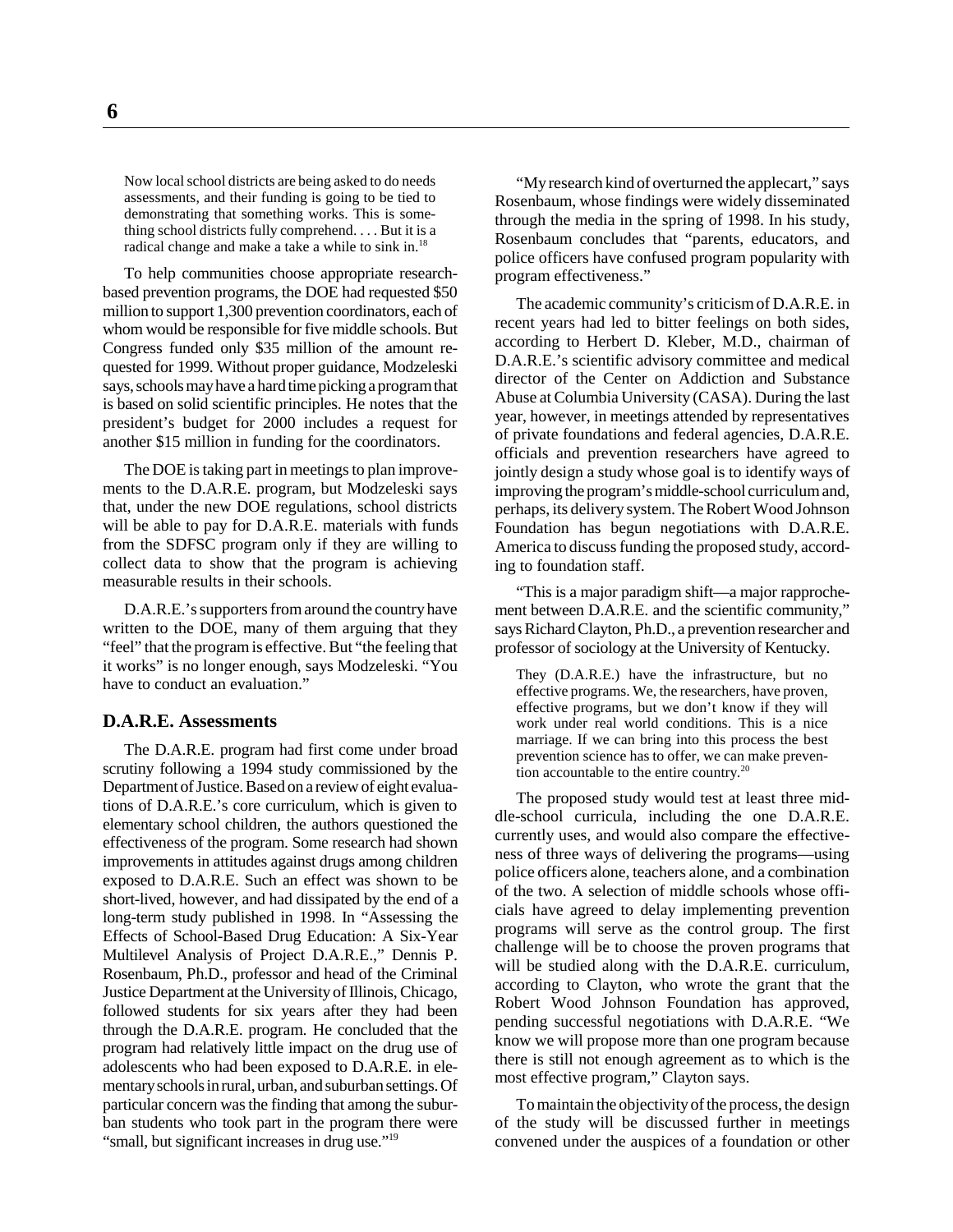nongovernmental organization, Kleber says. Federal officials and the researchers who attended the October 1998 meeting say they are greeting D.A.R.E.'s decision to take part in the proposed study with "cautious optimism." But Charlie Parsons, D.A.R.E. America's executive director, argues that his organization is open to change.

"Our position is that we have this great delivery system in place that will probably never be replicated," says Parsons. "If the researchers can tell us how to improve the message we deliver, we're open to it. Everything is on the table, and that is our position."21

# **THE FORUM SESSION**

This session will examine the latest research on prevention and discuss ways of overcoming the barriers that are keeping carefully evaluated research programs from making their way from the experimental setting to the school setting. To illustrate both the hope and the challenge inherent in the dissemination process, the session will focus on recent efforts to transform the D.A.R.E. program.

Among the key questions such a discussion raises are the following:

- What are the most promising of the research models developed, and what is being done to take the findings and apply them more broadly?
- What is known about the effectiveness of D.A.R.E. from research studies?
- What is being done to disseminate information in a timely and practical fashion?
- What can be learned from the cooperative process that has been created to improve the D.A.R.E. program?
- Who should be trained to carry out the prevention programs?
- How should prevention be incorporated into schools whose schedules have little time for new programs?
- How can Congress continue to encourage the cooperative spirit that is beginning to characterize relations among the agencies responsible for the prevention of substance abuse?
- What can be done to bridge the worlds of school and community in implementing comprehensive prevention programs for children?

#### **Speakers**

Several experts will set the stage for the discussion. Herbert D. Kleber, M.D., is chair of the scientific advisory committee for D.A.R.E. America and has been involved in efforts to improve the program's curricula. He is also executive vice president and medical director of the Center on Addiction and Substance Abuse at Columbia University. A professor of psychiatry at the Columbia University College of Physicians and Surgeons and the New York State Psychiatric Institute, Dr. Kleber heads a division on substance abuse within the psychiatry department. Previously, he served as deputy director for demand reduction in the White House Office of National Drug Control Policy, where he was responsible for that part of the national strategy having to do with reducing the demand for illegal drugs. Dr. Kleber has been carrying out pioneering work in research and treatment of narcotic and cocaine abuse for more than 25 years and is the author or co-author of more than 205 papers dealing with psychologic, epidemiologic, biologic, and treatment aspects of substance abuse.

**William F. Alden,** who served as deputy director of D.A.R.E. America in the organization's Washington, D.C., office from January 1994 through September 1998, will discuss efforts to overcome the conflict between D.A.R.E.'s organizational needs and the demands of research. He is now president of the Intelligence Support Group, Ltd., in Oakton, Virginia, but continues to work as a consultant to D.A.R.E. America. Mr. Alden began his federal law enforcement career as a customs port investigator in Cleveland, Ohio. He then took a position as a narcotics agent with the Federal Bureau of Narcotics. Mr. Alden was later appointed deputy chief of heroin investigations at Drug Enforcement Agency (DEA) headquarters and was eventually named chief of the DEA's office of congressional and public affairs. He also managed the DEA's Demand Reduction Program that focused on effective drug abuse education and prevention.

**Dennis P. Rosenbaum, Ph.D.,** is professor of criminal justice and psychology and head of the Department of Criminal Justice at the University of Illinois, Chicago. Dr. Rosenbaum's contribution to the discussion will focus on what is known about promising prevention efforts, as well as on his six-year study (published in 1998) of the short- and long-term effects of D.A.R.E. on the attitudes, beliefs, social skills, and drug use of groups of students from rural, urban, and suburban schools. Dr. Rosenbaum is also co-director of